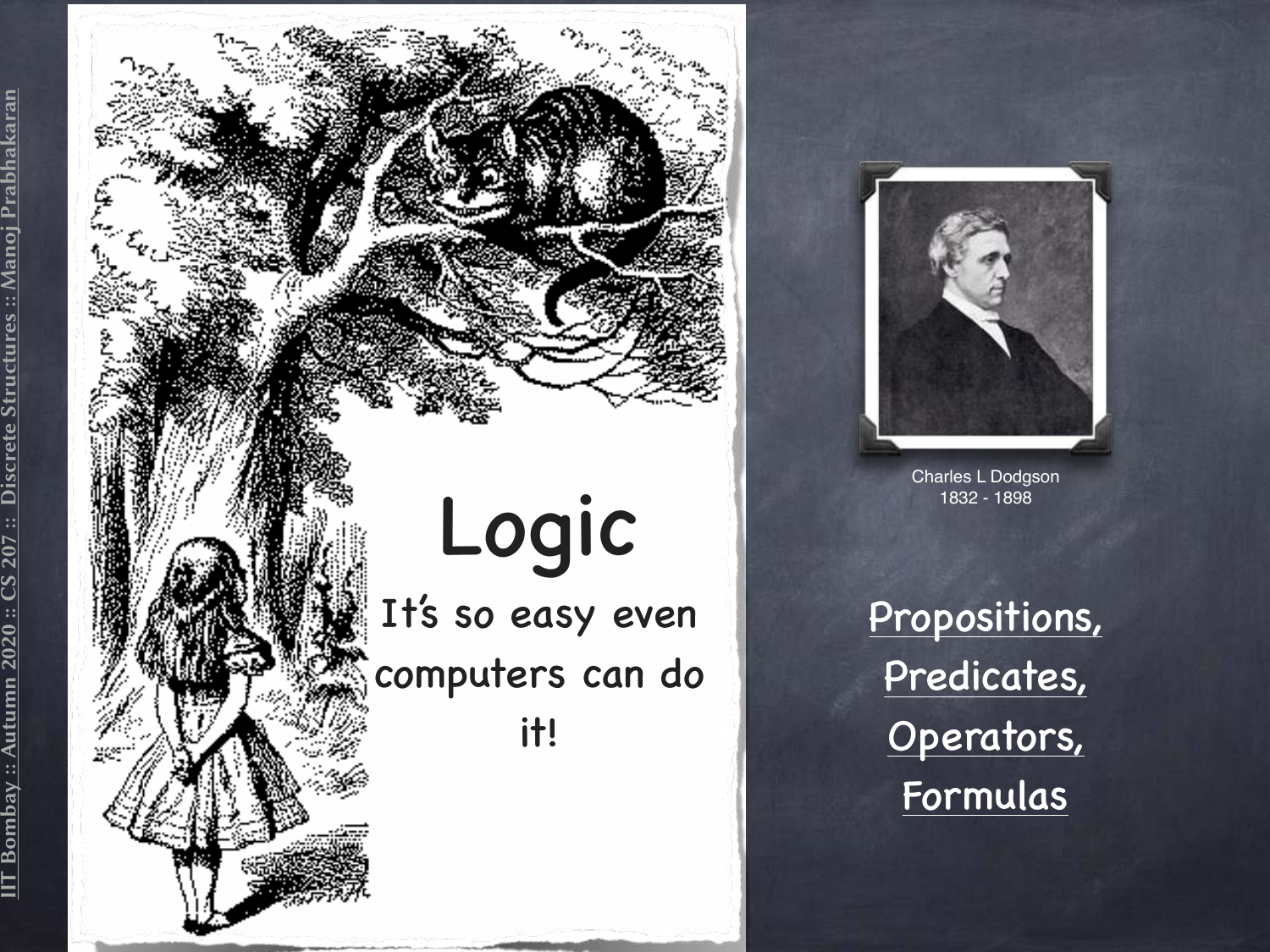# Expert Systems

From a repository consisting of "facts" derive answers to questions posed on the fly

To automate decision making

**Logic** 

**in action**

e.g., Prolog: a programming language that can be used to implement such a system

```
?- sibling(sally, erica).
                   Yes
mother_child(trude, sally).
father child(tom, sally).
father child(tom, erica).
father child(mike, tom).
sibling(X, Y) \leftarrow parentchild(Z, X) ∧ parent_child(Z, Y).
parent child(X, Y) \leftarrow father child(X, Y).
parent\_child(X, Y) \leftarrow mother\_child(X, Y).
```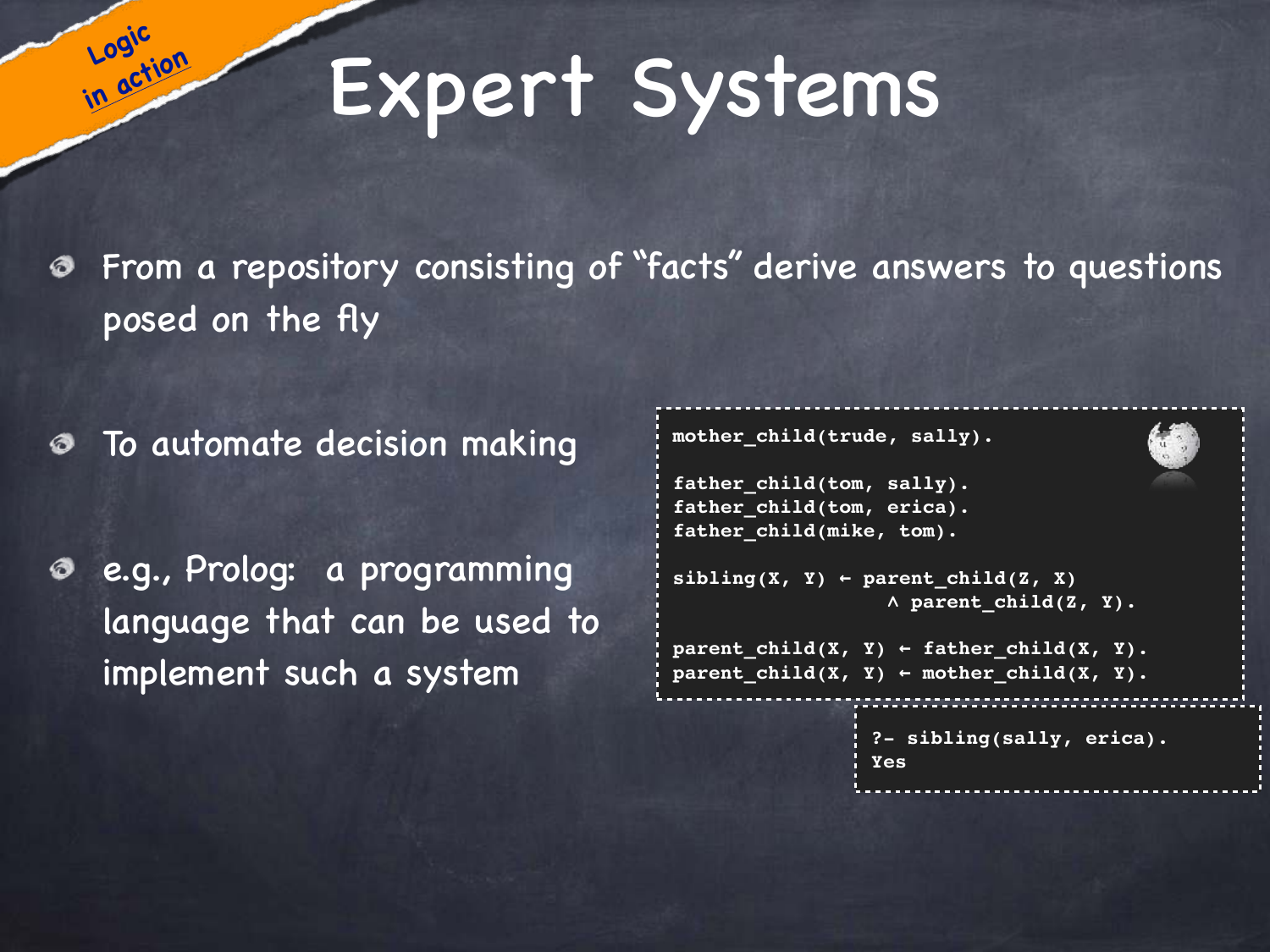# The Pointless Game

Alice and Bob sit down to play a new board game, where they take turns to make "moves" that they can choose (no dice/randomness)

The rules of the game guarantee that

The game can't go on for ever



There are no ties — Alice or Bob will win when the game terminates

Alice and Bob (smart as they are) decide that there is no point in playing the game, because they already know who is going to win it!<br> **But how?**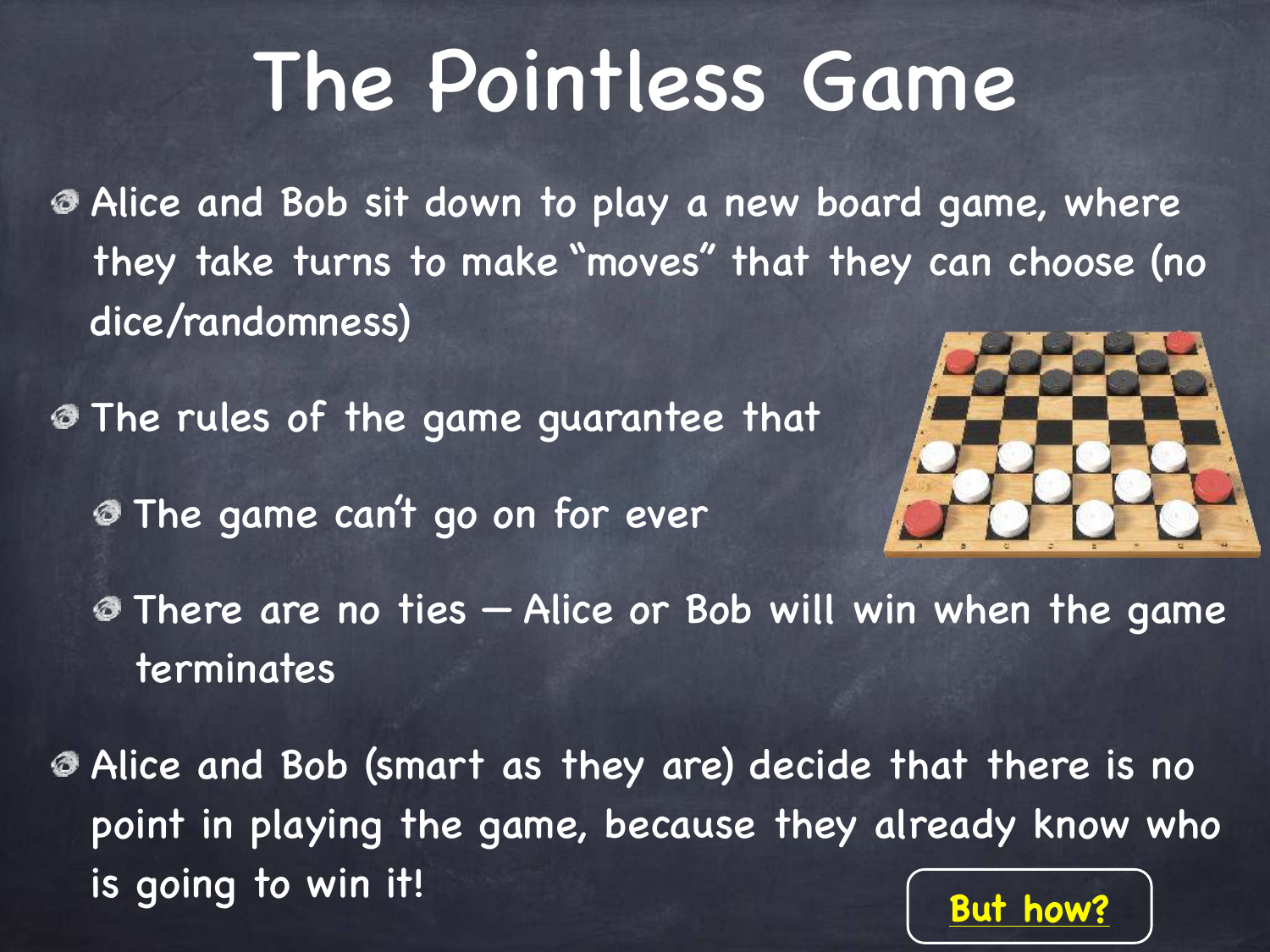# Propositions

- Goal: reasoning about whether statements are true or false ◈
	- These statements are called **propositions** ◉
- Propositions refer to things in a "domain of discourse" (e.g., characters in Alice in Wonderland)
- A proposition could simply refer to a property of an element in the domain (e.g., Alice doesn't have wings)
	- These properties are formalised as **predicates** ◉



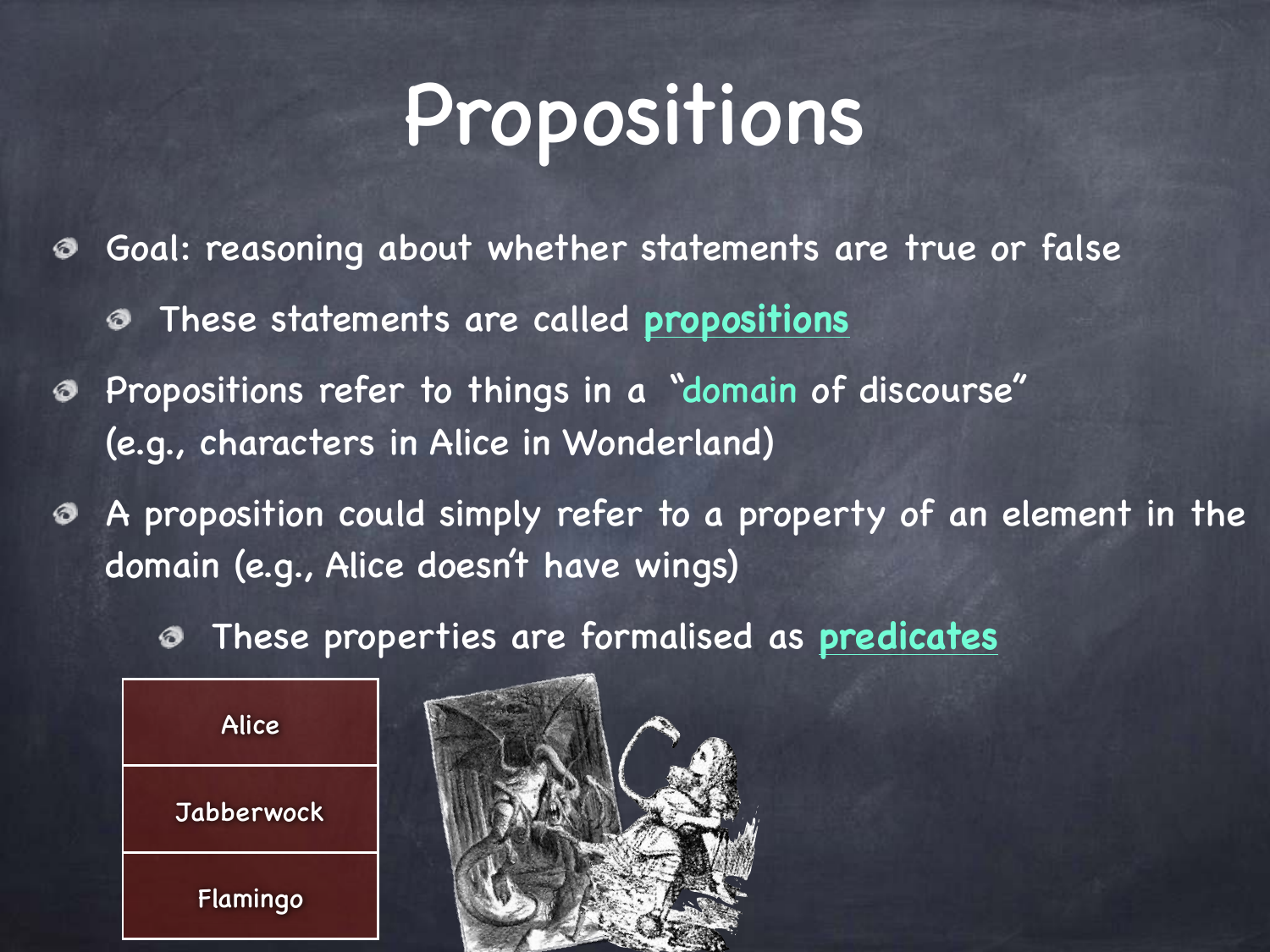### Predicates

- Predicate is a function that assigns a value of TRUE or FALSE to ◈ each element in the domain of discourse
	- If you apply a predicate to an element you get a proposition  $\bullet$ 
		- A proposition will have truth value True or False  $\bullet$
	- More complex propositions can be built from such simple ◉ propositions

| e.g.: Pink(Flamingo) |              |              |                                                             |
|----------------------|--------------|--------------|-------------------------------------------------------------|
|                      | Winged?      | Flies?       | Pink?                                                       |
| Alice                | <b>FALSE</b> | <b>FALSE</b> | <b>FALSE</b>                                                |
| Jabberwock           | <b>TRUE</b>  | <b>TRUE</b>  | <b>FALSE</b>                                                |
| Flamingo             | <b>TRUE</b>  | <b>TRUE</b>  | <b>TRUE</b><br><b>The State and State of State of State</b> |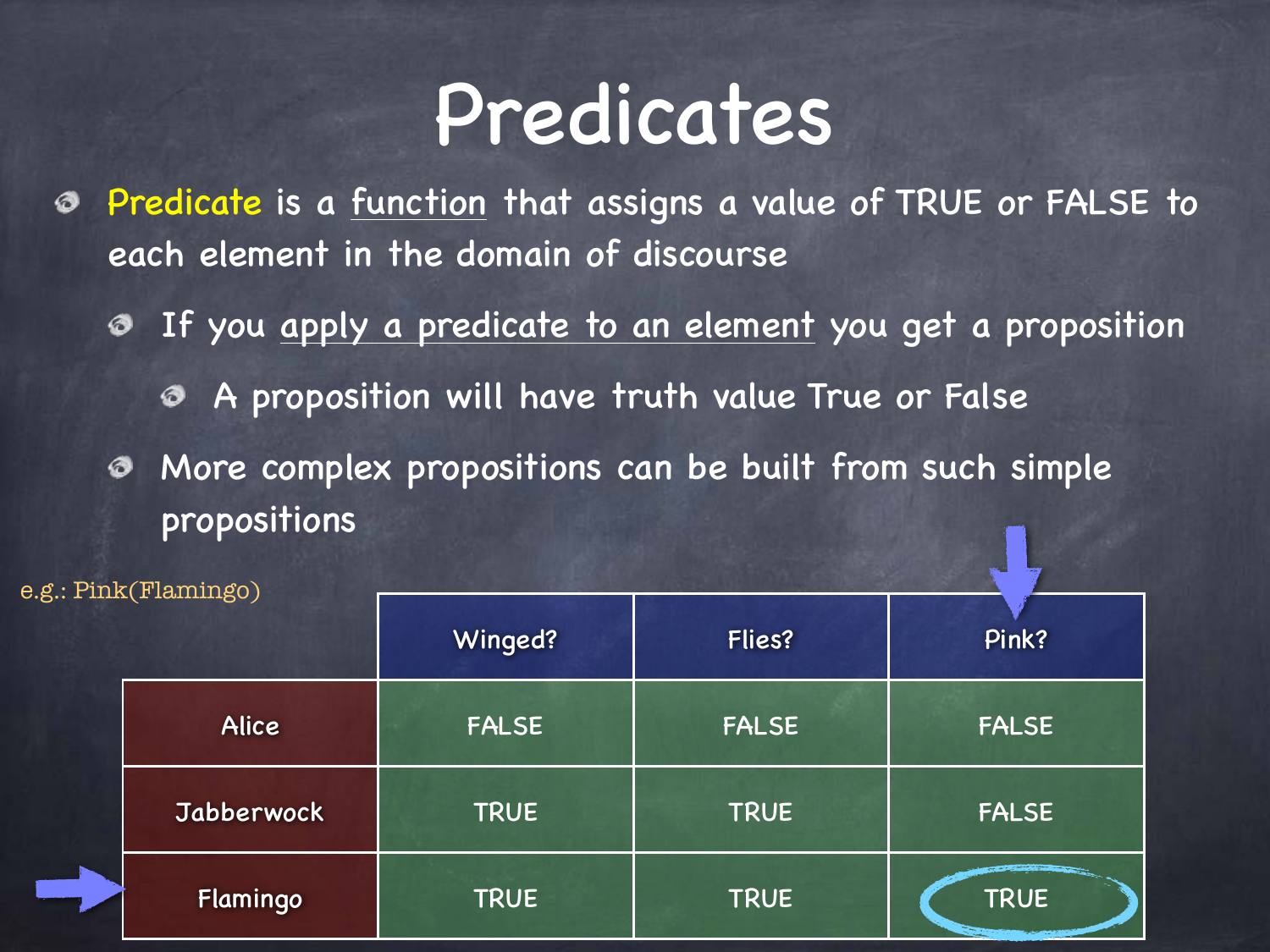# Propositional Calculus

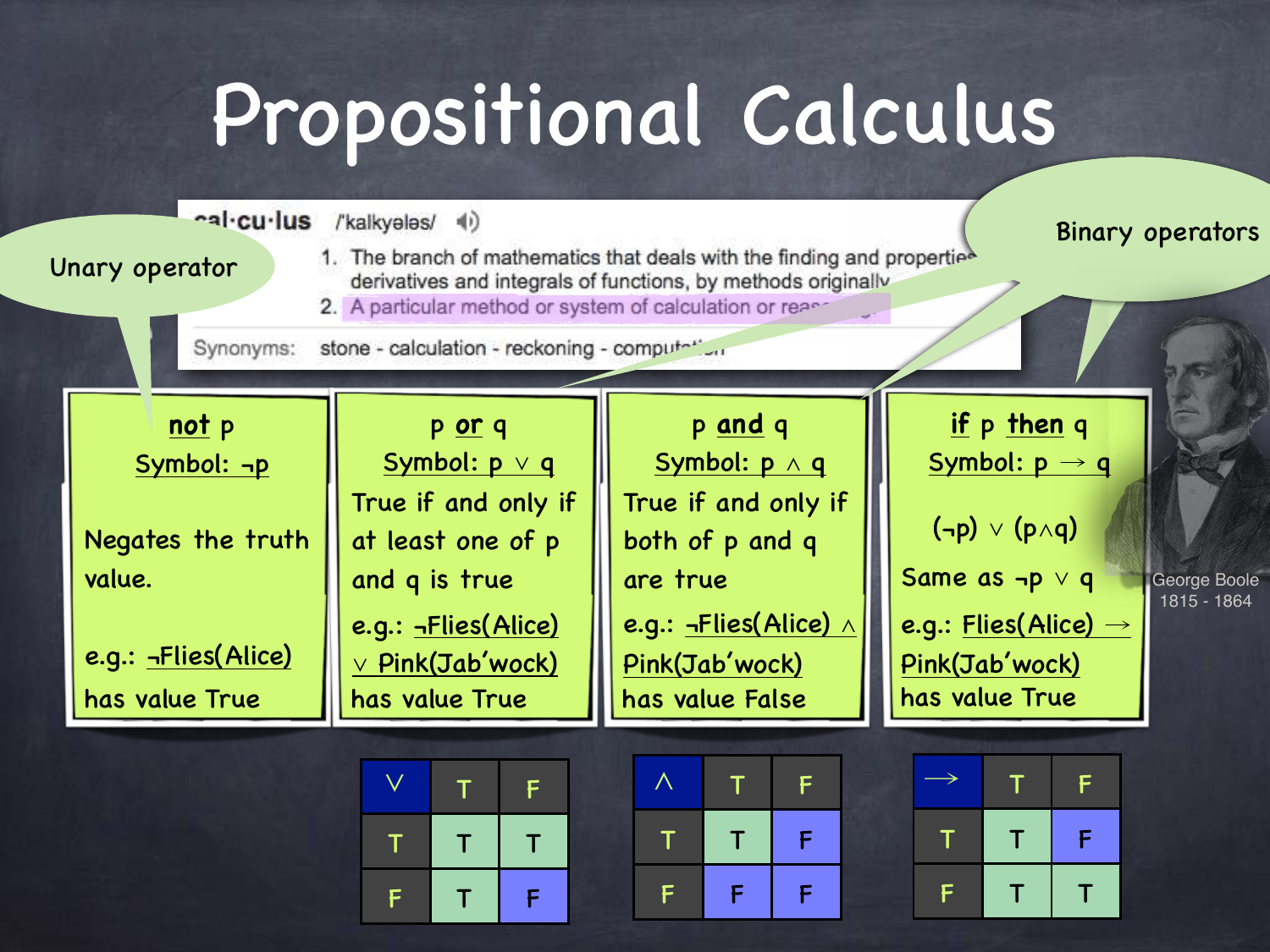# Operator Gallery Operator Gallery

| (F) |   | F |  |
|-----|---|---|--|
| Т   | F | F |  |
| F   | F | F |  |

| Ē |  |
|---|--|
|   |  |
|   |  |

T

(2)

T

F

| (T) | т | F |  |
|-----|---|---|--|
|     |   |   |  |
| F   |   |   |  |

| (1) |   | F |  |
|-----|---|---|--|
|     | Τ | Г |  |
| F   | F | F |  |

T

T

T

T

T

T

F

F

T

OR

T

∨

F

T

→

F

IMPLIES

F

 $\neg(1)$ 

T

F

T

T

F

F

T

F

F

T

↓

NOR

F

T

↛

F

F

F

T

F

F

T

F

T

F

| XOR    | $\bigoplus$ |   |  |
|--------|-------------|---|--|
| $\neq$ |             | F |  |
|        |             |   |  |





|      | F |   |   |  |
|------|---|---|---|--|
| NAND |   |   | F |  |
|      |   | F | т |  |

| <b>Z<br/>NAT</b> |   |   | E |  |
|------------------|---|---|---|--|
|                  |   | 6 |   |  |
|                  | F |   |   |  |

| ר<br>I |   |   | F |  |
|--------|---|---|---|--|
|        |   |   |   |  |
| ニンコ    | F | ۴ |   |  |

| Λ<br>田 | $\leftrightarrow$ |   | F |  |
|--------|-------------------|---|---|--|
| $=$    |                   |   | F |  |
|        | F                 | F |   |  |
|        |                   |   |   |  |

| AND |   |   | F |
|-----|---|---|---|
|     |   | н | F |
|     | F | F | F |

| $\leftrightarrow$ | Ī  | F |
|-------------------|----|---|
|                   | F. | F |
| Ē                 | Т. | F |

| $\leftrightarrow$ |   | F |  |
|-------------------|---|---|--|
| Τ                 | Τ | F |  |
| F                 | F |   |  |
|                   |   |   |  |

| F |     |  |  |  |
|---|-----|--|--|--|
|   | AND |  |  |  |
|   |     |  |  |  |

¬(2)

T

F

T

F

F

F

T

T

| <b>AND</b> |   | Ī | F |
|------------|---|---|---|
|            |   |   | F |
|            | ē | F |   |

| F                 | F |  |
|-------------------|---|--|
|                   |   |  |
| $\leftrightarrow$ |   |  |
|                   |   |  |

| P                 | F |  |
|-------------------|---|--|
|                   |   |  |
| $\leftrightarrow$ |   |  |

| F            | 6 |  |
|--------------|---|--|
|              |   |  |
| $\leftarrow$ | Т |  |
|              |   |  |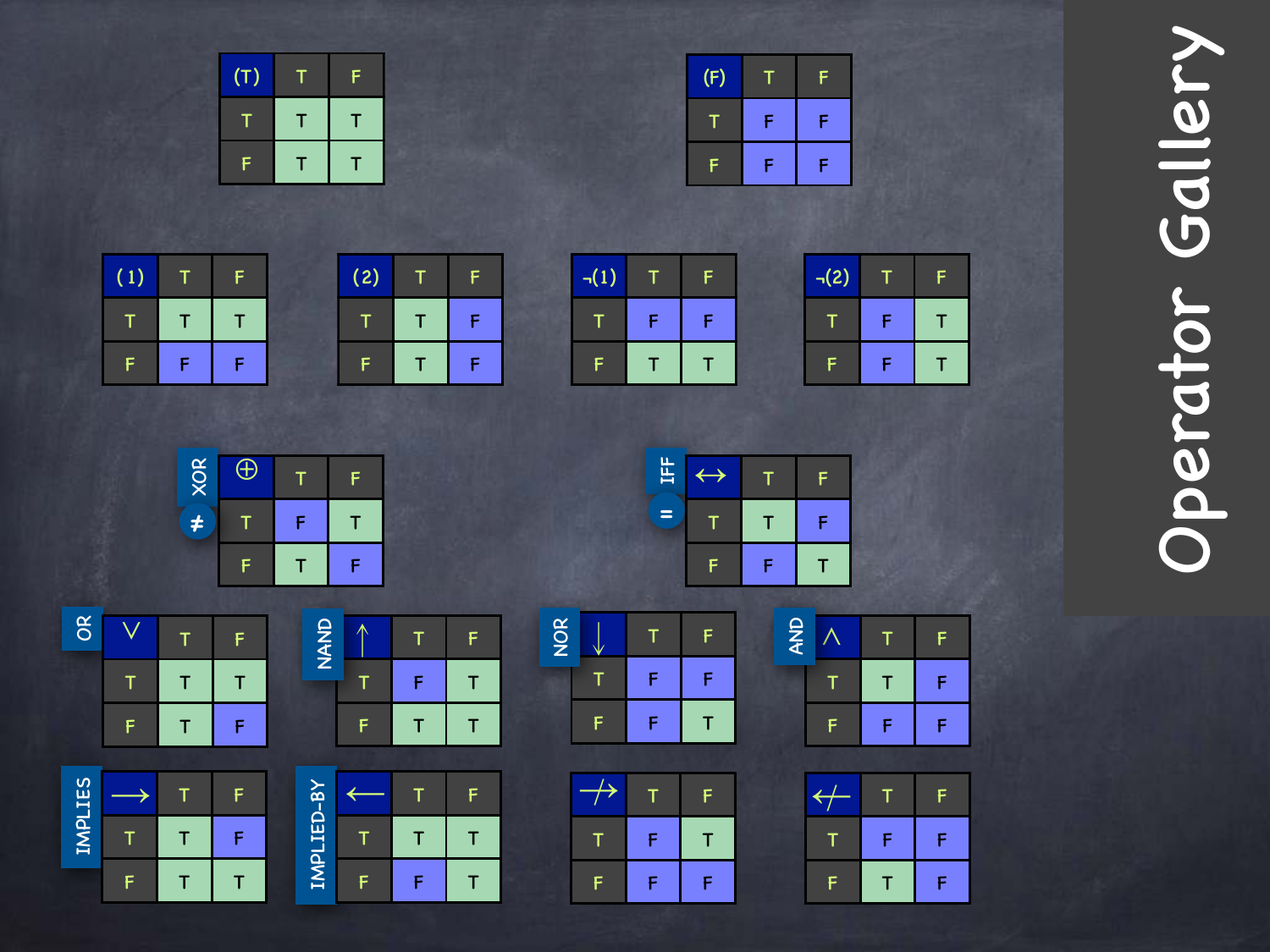

Important: Not a causal relation!

p implies q. whenever p holds, q holds if p then q. q if p. either not p or (p and q). p only if q. if not q then not p. not p if not q.

Try an example: p: you're in the kitchen q: you're in the house





p is implied by q. q implies p. p if q.



- p if and only if q. p iff q.
- p if q and not p if not q.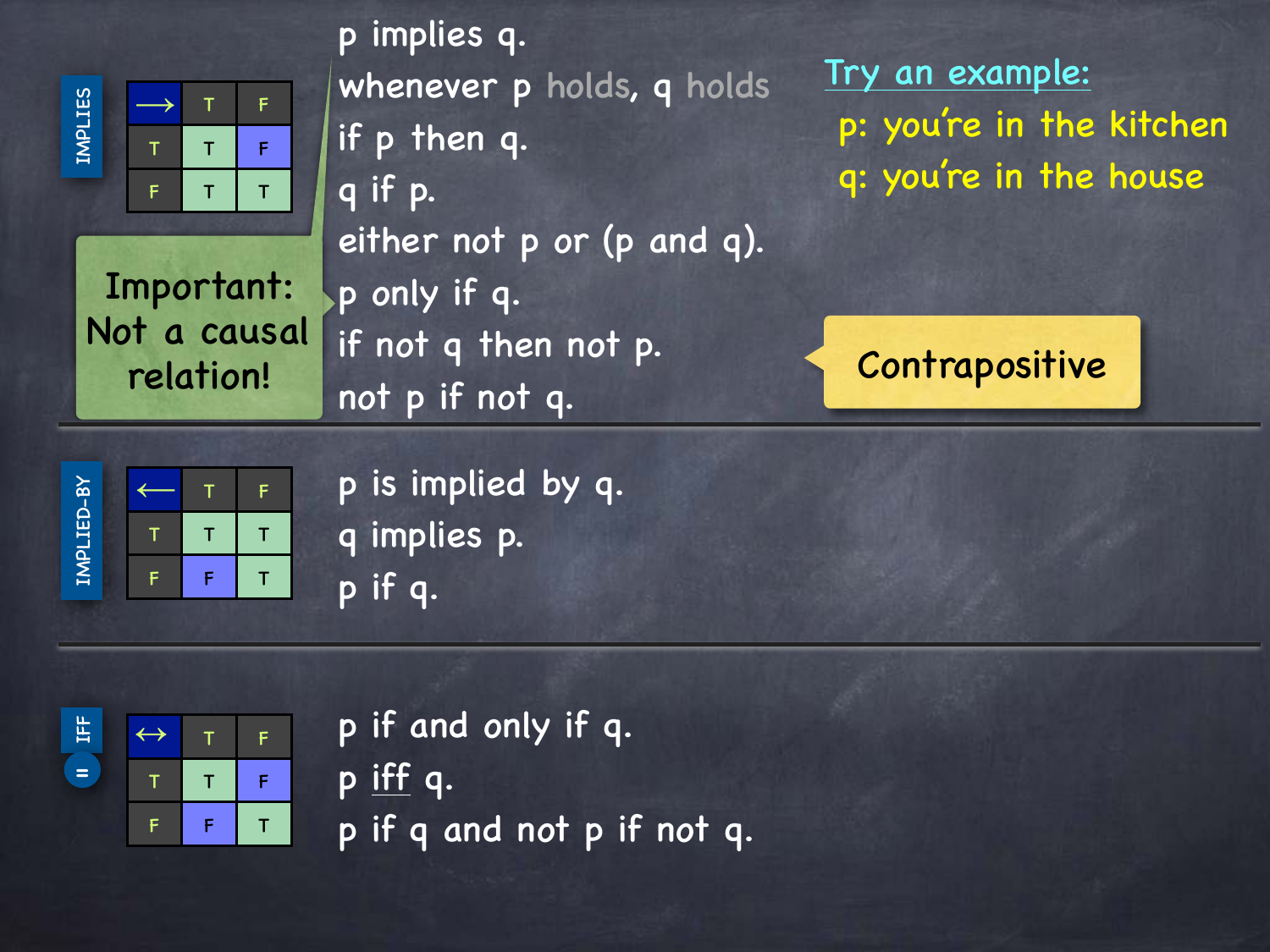### Formulas

A recipe for creating a new proposition from given propositions, ◈ using operators

$$
\bullet \quad e.g. \ f(p,q) \ \triangleq \ (p \ \wedge \ q) \ \vee \ \neg (p \ \vee \ q)
$$





Can also use "logic circuits" instead of formulas ◈

Different formulas can be equivalent to each other ◈

e.g., g(p,q)  $\triangleq \neg(p \oplus q)$ . Then  $f = g$ .  $\circledcirc$ 

A formula on two variables is equivalent to a binary operator ◈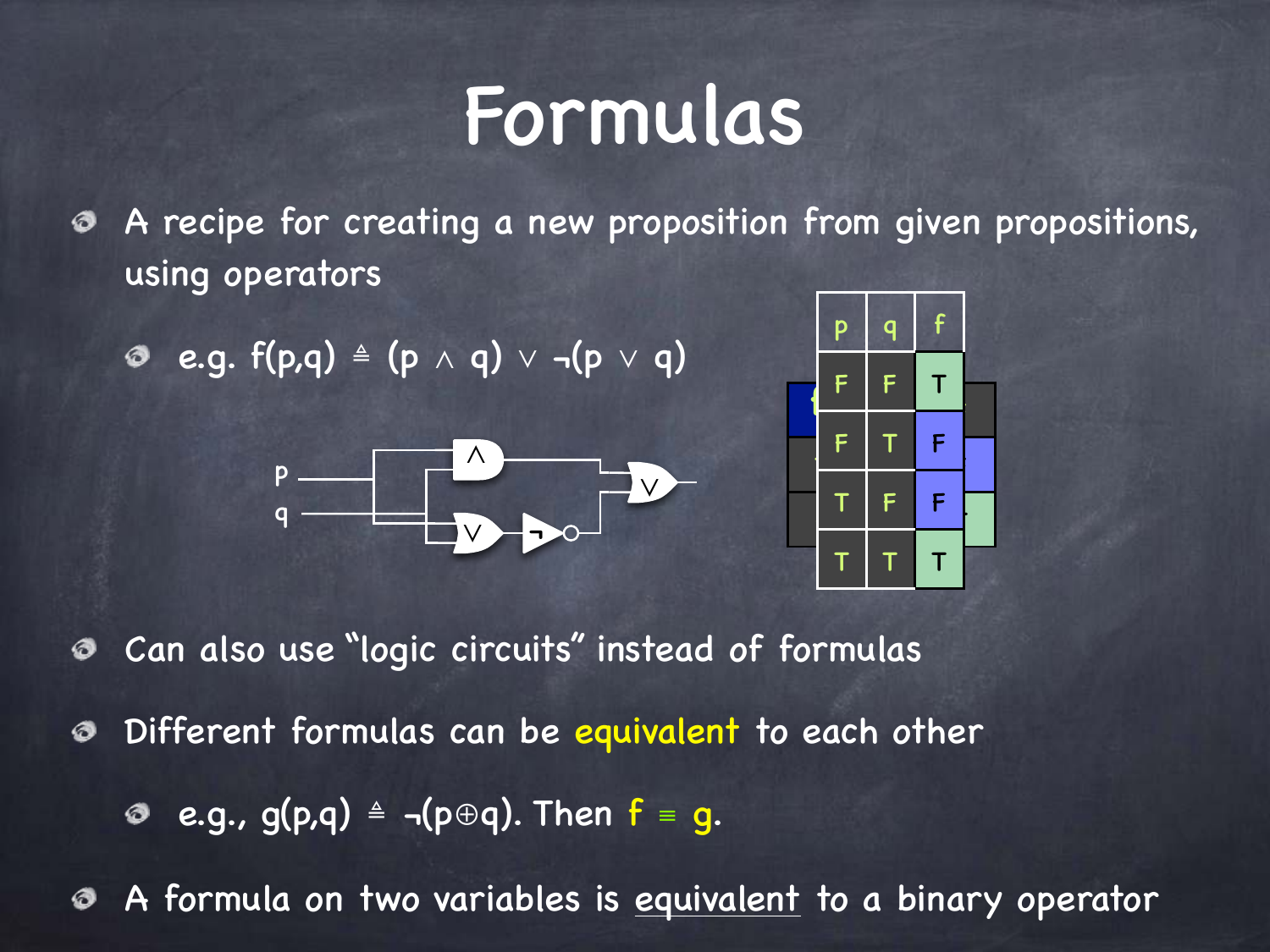## Another Example

g(p,q,r) ≜ (p∧q∧¬r) ∨ (¬p∧q∧r) ∨ (p∧¬q∧r) ∨ (p∧q∧r)

((¬p) ∧ q) ∧ r

"Majority operator"

 $\circ$  h(p,q,r)  $\triangleq$  (p  $\wedge$  (q $\vee$ r))  $\vee$  (q  $\wedge$  |r)

 $9 = h$